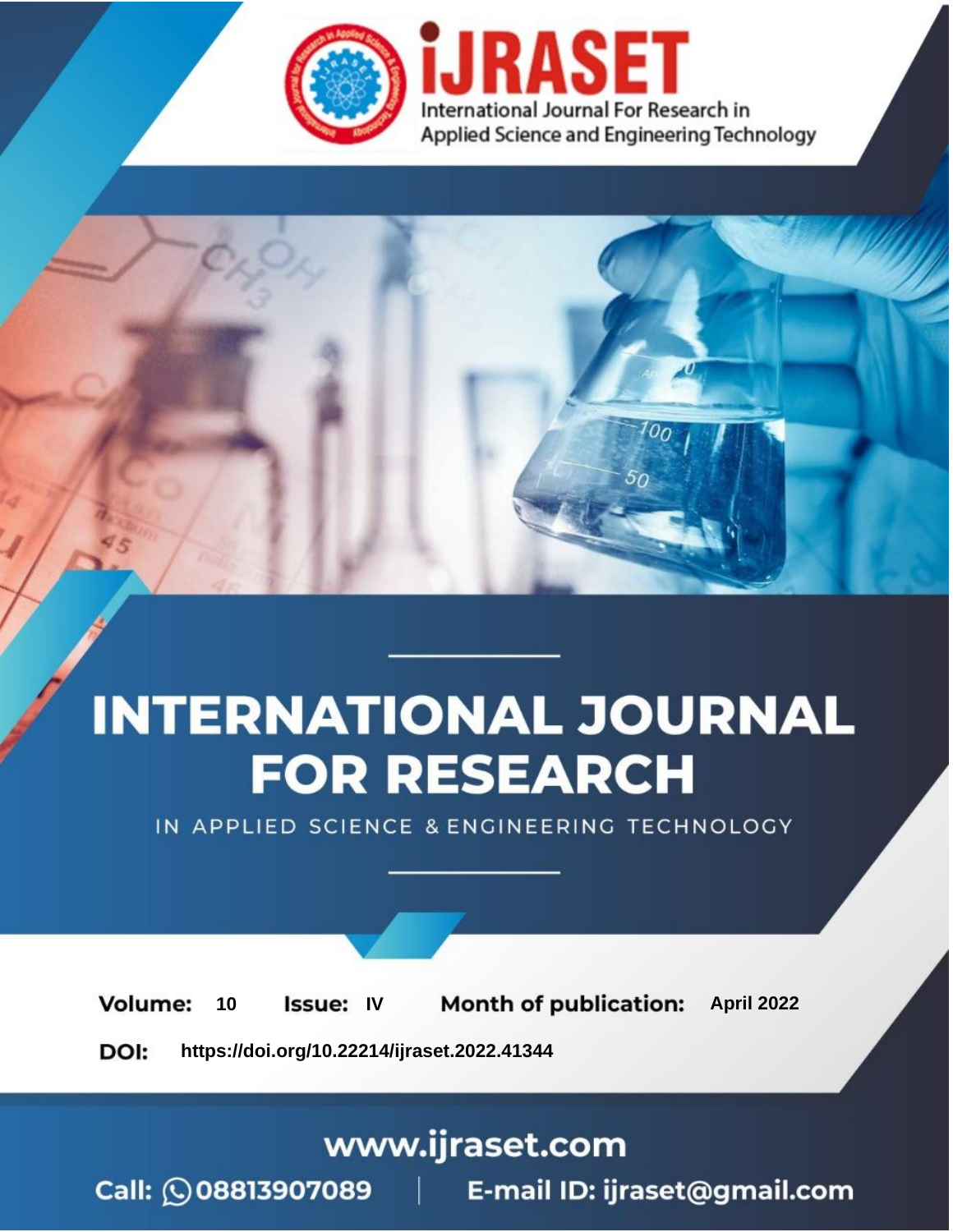

### **Design and Fabrication of Electric Forklift**

Jayesh Yadav<sup>1</sup>, Manish Vishwakarma<sup>2</sup>, Siddiqui Mohd Shakir<sup>3</sup>, Sanoj Yadav<sup>4</sup>, Yusuf Rehman<sup>5</sup> *1, 2, 3, 4Student, <sup>5</sup>Assistant Professor, Department of Mechanical Engineering, Theem College of Engineering, Boisar 401501*

*Abstract: In today life there is wide of forklifts variety of forklifts from the large heavy loadings trucks to the one that works among narrow aisles forklifts have becomes one of basics transportation tools we use in our lives with all the forklifts in existence we find that there are some improvement that can be to bring forklifts to the better performance. We describe forklift powered by an electric motor instead of the IC engine using rechargeable batteries the main objective of this project is to design electrically powered forklift for material handling in industrial warehouses and workshops. Nowadays in industries, the forklift operates on an IC engine for transportation and hydraulic system for lifting and lowering of materials. Due to this mode of operation, there are many adverse environmental impacts such as emission of carbon dioxide and leakage of hydraulic fluid. Thus, this project aim to making the electric system into a forklift to make it electrically powered which lift to 1 ton kg and elevate up to 8 feet.*

*Keyword: Forklift, Heavy Loads, Transportation, I.C engine, Industrial Warehouse, Environment, Electrically Powered.*

#### **I. INTRODUCTION**

In general the forklift can be defined as a tool capable of lifting hundreds of kilograms. A forklift is a vehicle similar to a small truck that has two metal forks on the front used to lift cargo. The forklift operator drives the forklift forward until the forks push under the cargo, and can then lift the cargo several feet in the air by operating the forks. The forks, also known as blades or tines, are usually made out of steel and can lift up to a few tons. Forklifts are either powered by gasoline, propane, or electricity. Electric forklifts relay on batteries to operate. Gasoline or propane forklifts are sometimes stronger or faster than electric forklifts, but they are more difficult to maintain, and fuel can be costly. Electric forklifts are great for warehouse use because they do not give off noxious fumes like gas powered machines do. Forklifts are most often used in warehouses, but some are meant to be used outdoors. The vast majority of rough terrain forklifts operate on gasoline, but some use diesel or natural gas. Rough terrain forklifts have the highest lifting capacity of all forklifts and heavy duty tires (like those found on trucks), making it possible to drive them on uneven surfaces outdoors. Forklifts have revolutionized warehouse work. They made it possible for one person to move thousands of pounds at once. Well-maintained and safely operated forklifts make lifting and transporting cargo infinitely easier. This is the general description of a normal forklift truck. To enhances the technology further, this prototype module is constructed with remote technology, there by the operator can walk along with the forklift for better visibility & the container can be placed accurately (precision position). This increases the safety of the operator.

#### **II. LITERATURE REVIEW**

#### *A. Battery Operated Forklift Vehicle.*

Dr.V.R.Gandhewar1, Kalyani R. Bhokare2, Chirag D. Pande3,Vaibhav G. Mali4, Ganesh V. Badaki5 Assistant Professor1, BE Student <sup>2, 3, 4, 5</sup> Department of Mechanical Jawaharlal Darda Institute of Engineering and Technology, Yavatmal, Maharashtra, India. A FORKLIFT TRUCK is a powered industrial truck used to lift and transport. This vehicle is self-drive by the used of battery power and the lifting mechanism is also runs on battery power with the help of lead screw mechanism. There are already many types of forklift conveyer available since ancient time. But our aim is to design forklift conveyer pollution free by using battery and more efficient lifting by using lead screw The project work "Battery operated forklift" is aimed to control through lead screw. The main advantage of using this technology is to increase the safety of operator by operating the forklift from certain distance. This increases the efficiency of the productivity, because human errors due to the poor visibility can be minimized.

#### *B. Design and Analysis of Mechanical Forklift*

Khebude Karan N\*, (B.E ,Dept. of Mechanical Engineering, Sanjeevan Engineering & Technology Institute, Panhala, MH, India The Design Calculations of Fork are compared with Structural Analysis Report. The Lifting of Fork makes the Deformation and bending of fork. Due to selection of forklift material as mild steel it has increased the advantages of design due to its high specific stiffness and strength By Using the Mild Steel Material for the Fork the Deformation is minimum. The Results shows Mild steel is Strong wear resistance & Impact strength. The theoretical calculations are safe as it has compared with ANSYS Results.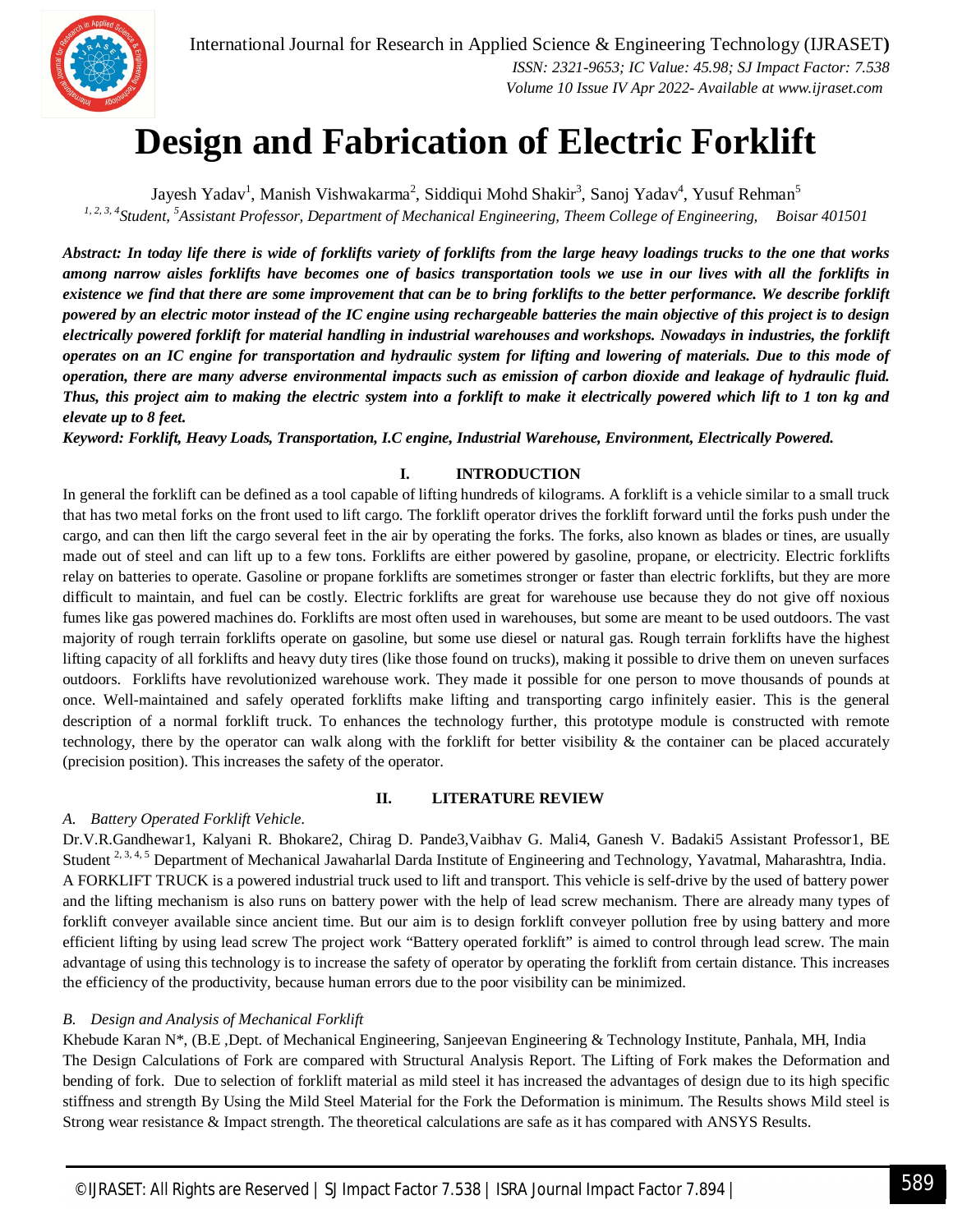

International Journal for Research in Applied Science & Engineering Technology (IJRASET**)**

 *ISSN: 2321-9653; IC Value: 45.98; SJ Impact Factor: 7.538 Volume 10 Issue IV Apr 2022- Available at www.ijraset.com*

#### *C. The Travelling of Forklift in Warehouse*

Dr.R.N.Mall (2013), Automated Guided Vehicle, ISBN 2091 Journal, MMMEC, Gorakhpur.

In the warehouses forklifts are the most expensive machines. The study pays special attention to the travelling of these machines. Factories, industries and storage go downs need forklifts and cranes for storage and moving large goods. Also there are a number of goods weighing around 40 – 60 kg that are comparatively lighter but cannot be moved around In market there are several types of forklifts are used in warehouses. These forklifts are either powered by gasoline, propane or electricity but they are more difficult to maintain and fuel can be costly which takes more space. To overcome this entire problem we designed and fabricate the three wheel forklift which drives on electric power and loading & unloading is done by hydraulic jack through forks. In general, there are a lot of activities in traditional warehouses.

#### *D. Construction of Battery Operated Forklift*

Krunal R. Dhivar Lecturer Department of Mechanical Engineering L.I.T. Sarigam, Valsad, India

Today all heavy engineering company uses Forklifts. Widespread use of the forklift truck had revolutionized warehousing practices before the middle of the 20th century.

A mixture of material handling systems is in the use, exact from that entirely physical to the ones that are semi-automatic but manually controlled. Forklifts have revolutionized warehouse work. They made it possible for one person to move thousands of pounds at once.

The project work "Battery operated forklift" is aimed to control through wired communication. The main advantage of using this technology is to increase the safety of operator by operating the forklift from certain distance. This increases the efficiency of the productivity, because human errors due to the poor visibility can be minimized. The system is designed and developed successfully, for the demonstration purpose prototype model (mini model) is constructed. Most of all human safety is a major concern's by using a remote controlled forklift.

#### *E. Design of Electric Forklift used in Small industrial Warehouses and Workshops*

Prof. Suryavanshi Amol V Faculty of Department of Mechanical Engineering, PCCOE Savitribai Phule Pune University Nowadays in industries, the forklift operates on an IC engine for transportation and hydraulic system for lifting and lowering of materials.

Due to this mode of operation, there are many adverse environmental impacts such as emission of carbon dioxide and leakage of hydraulic fluid. integrate the electric system into a forklift truck to make it electrically powered The main boon of using the technology is to reduce the impact of fuel-based forklift also it lessons human efforts and their misconceptions. It's not only user friendly but also environment friendly. It is highly affordable at a lower cost.

#### **III. PROBLEM STATEMENT**

- *A.* Small scale industries having major problem related to cost of material handling system.
- *B.* In markets forklift's lifting mechanism is function on hydraulics, chain and screw based which is suitable for small loads.
- *C.* Forklifts are either powered by gasoline, propane or electricity but they are more difficult to maintain and fuel can be costly which takes more space.
- *D.* Failure of any technology part.
- *E.* Electric forklift are not as affordable as LPG, gas, or diesel equipment.
- *F.* Charging electric forklift batteries can be tricky for multi-shift operation.
- *G.* Forgetting to charge the battery overnight can result in significant productivity losses the next day.
- *H.* Battery chargers have certain voltage requirements and the existing electrical service must meet those.

#### **IV. OBJECTIVE**

In this project we investigate a forklift design that is new and different from existing design. The new design offers two features, the forklift's Lifting Mechanism. i.e. Pulley Mechanism which Working of Compound Pulley and 4 ropes Distributes the load and Divide Total Load by Four. So the effective Load on motor will be four time less then actual load of object. The other feature is that the Better Integrated Body design. Which Provide more balance and smooth sliding mechanism and wide Wheels provide more stability.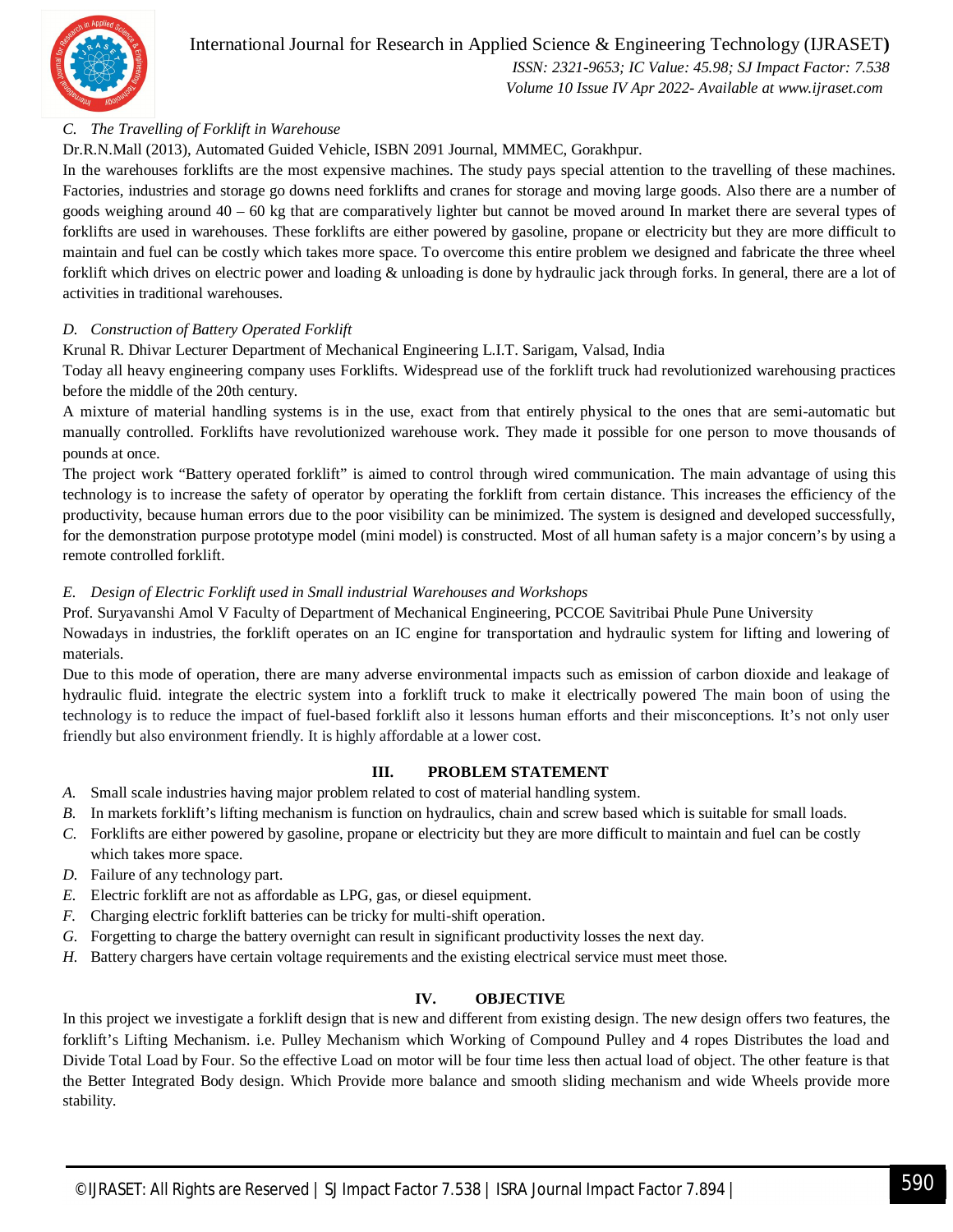

#### **VI. DESIGN OF EQUIPMENT AND DRAWING COMPONENTS**

**Design Of machine**

Fabrication of Forklift is consists of the Following components to full fill the requirements of Complete operation of the machine.

**Analysis of mechanism**

- 1. Ac Motor
- 2. Lifting Fork
- 3. Guide Column

**Fabrication Of Machine**

- 4. Inner Column
- 5. Compound Pulley
- 6. Wire Rope
- 7. Bearings
- 8. Caster wheels
- 9. Limiter



Fig. Electric Forklift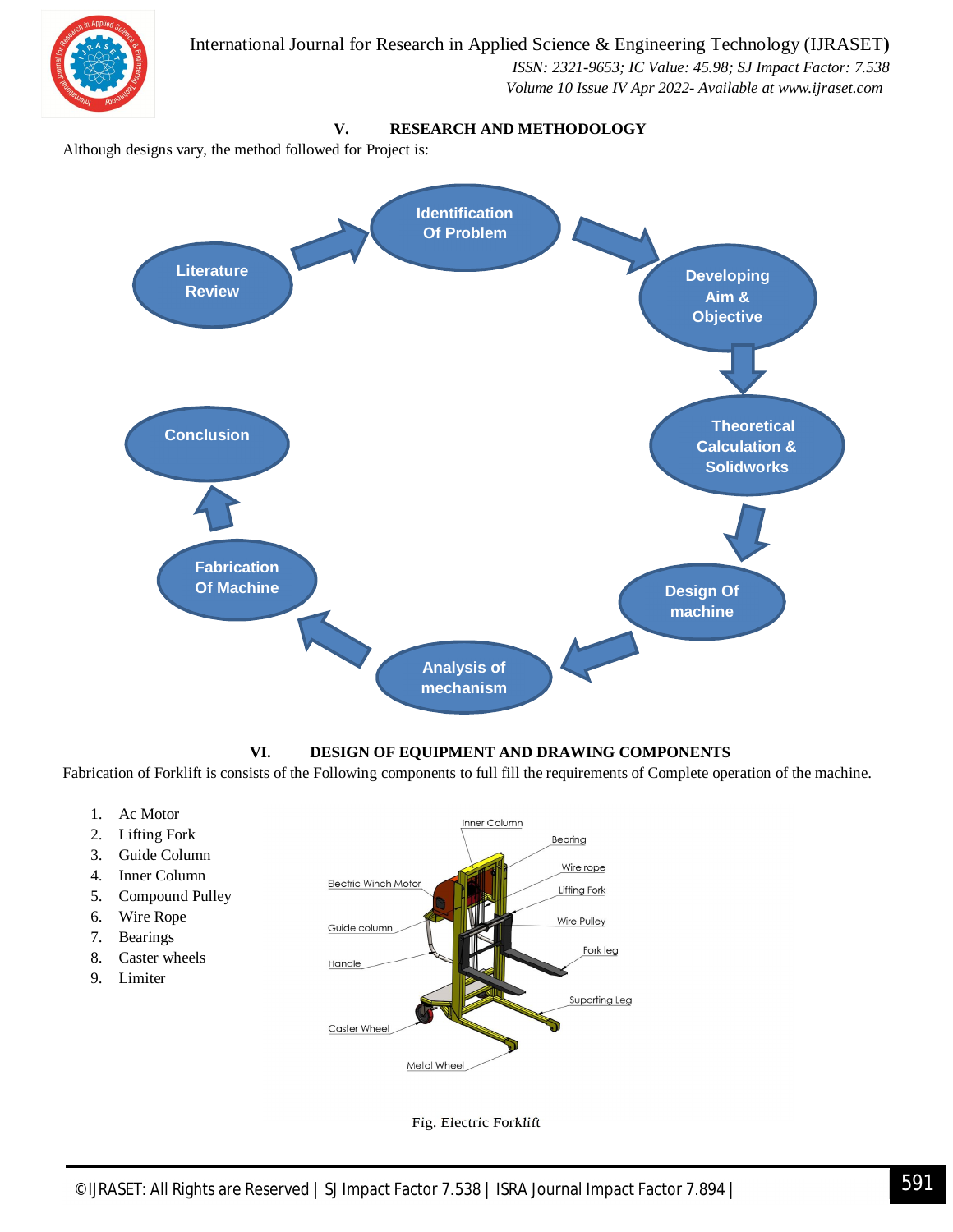

International Journal for Research in Applied Science & Engineering Technology (IJRASET**)**  *ISSN: 2321-9653; IC Value: 45.98; SJ Impact Factor: 7.538 Volume 10 Issue IV Apr 2022- Available at www.ijraset.com*



Fig. Solidworks Design

#### **VII. WORKING PRINCIPLE**

Forklift works on electrically powered hoist. The lifting mechanism consist of a compound pulley system combines a fixed pulley with a movable pulley (attached to the load). The mechanical advantage can be greater than with only fixed pulleys. With four wheels, the mass is supported by four strands of rope. This configuration gives a mechanical advantage of four, and it is possible to lift the load with one-quarter of the force of the load.



Fig. Compound pulley

Forklift can raise pallets over five ft and can raise them over 8 ft for placement on shelves. Unlike a pallet truck, simply use the control stick to effortlessly raise and lower heavy loads. Capacity of up to 1ton. Forks adjust from 9 to 28 inches, allowing them to accommodate different pallet sizes And a 180° steering arc and 58" turning radius makes them ideal for use in smaller warehouses and loading docks. The back wheels are 6 inch extra wide and provide extra stability to the load and keeps the operator safe and the emergency shut off switch provides additional safety by powering off the machine controls.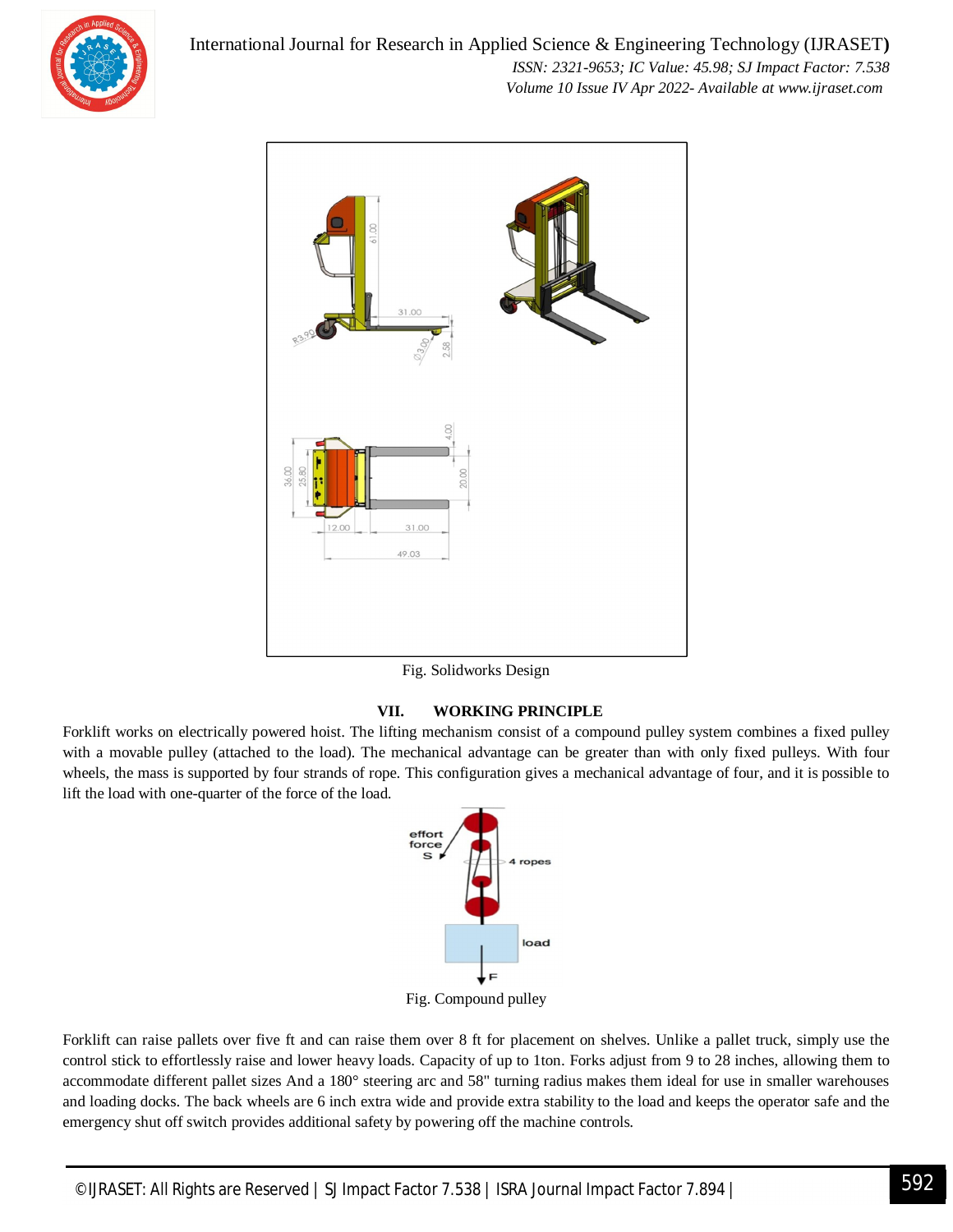

International Journal for Research in Applied Science & Engineering Technology (IJRASET**)**

 *ISSN: 2321-9653; IC Value: 45.98; SJ Impact Factor: 7.538 Volume 10 Issue IV Apr 2022- Available at www.ijraset.com*

#### **VIII. CONCLUSION**

The main boon of using the technology is to reduce the impact of fuel-based forklift also it lessons human efforts and their misconceptions. It's not only user friendly but also environment friendly. It is highly affordable at a lower cost. The project carried out by us made an impressing task in the field of production and manufacturing industries. this project will reduce the cost involved in the concern. Project has been designed to perform the entire requirement task at the shortest time available.

#### **IX. FUTURE SCOPE**

This project can be further also modified as rechargeable Battery Operated Hoist instead of Ac Supply by using ac to dc convertor and battery. And also dc motor can be implement for the driving.

#### **REFERENCES**

- [1] Dr.V.R.Gandhewar1, Kalyani R. Bhokare2, Chirag D. Pande3,Vaibhav G. Mali4, Ganesh V. Badaki5 Assistant Professor1, BE Student 2, 3, 4, 5 Department of Mechanical Jawaharlal Darda Institute of Engineering and Technology, Yavatmal, Maharashtra, India "Battery Operated Forklift Vehicle.'' (2018 IJESC Volume 8 Issue No.4)
- [2] Khebude Karan N\*, (B.E ,Dept. of Mechanical Engineering, Sanjeevan Engineering & Technology Institute, Panhala, MH, India'' Design and Analysis of Mechanical Forklift'' International Journal of Scientific Research and Engineering Development-– Volume 3 Issue 2, Mar-Apr 2020
- [3] Ugale Sachin,Salvi Tushar, Lanjekar Sachi, SKshirsagar Prashant , Mechanical Engineering Department, Final Year Students RMCET, Ambav, Ratnagiri,India." Design, Development and Modelling of Forklift'' International Journal of Engineering Research & Technology (IJERT ISSN: 2278-0181 Vol. 3 Issue 4, April – 2017)
- [4] P. Naveenkumar Asst. Professor , Department of Mechanical Engineering , Hindusthan Institute of Technology , Coimbatore. N. Ashok, Dinesh Kumar, S. Mohamednizarudeen Ug Scholar , Department of Mechanical Engineering , Hindusthan Institute of Technology , Coimbatore. "Design and Analysis of Two Wheel Drive Forklift for Industrial Warehouses'' (IJERT ISSN: 2278-0181 ETEDM - 2018 Conference Proceedings IJERT)
- [5] Krunal R. Dhivar Lecturer Department of Mechanical Engineering L.I.T. Sarigam, Valsad, India "Construction of Battery Operated Forklift" ( IJSTE International Journal of Science Technology & Engineering | Volume 2 | Issue 4 | October 2015 ISSN (online): 2349-784X)
- [6] Prof. Suryavanshi Amol V Faculty of Department of Mechanical Engineering, PCCOE Savitribai Phule Pune University**.** "Design of Electric Forklift used in Small industrial Warehouses and Workshops" International Journal of Engineering Research & Technology (IJERT)